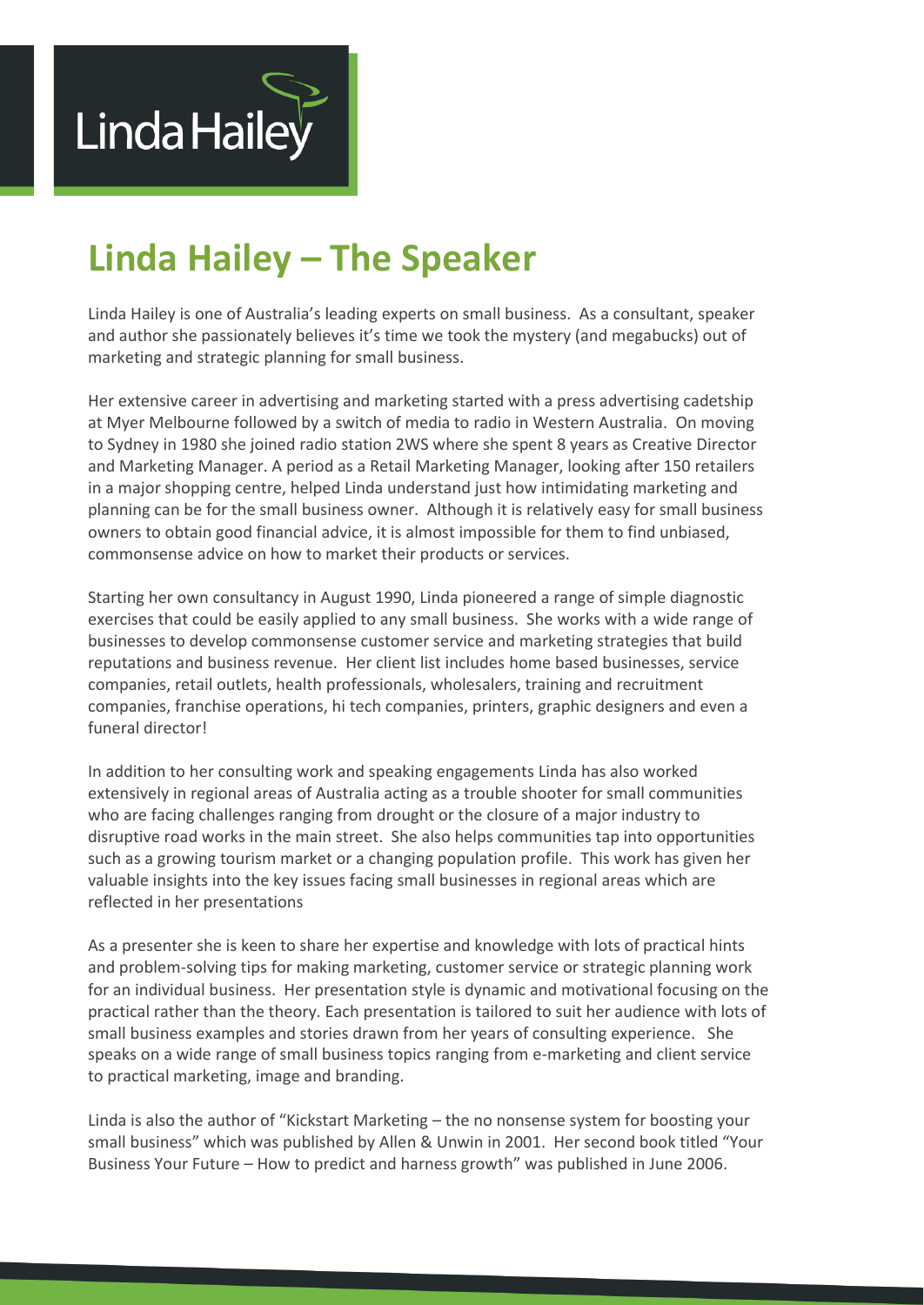

In 2006 Linda joined the team on Kochie's Business Builders and she is the resident small business expert s a regular presenter on the program which screens from October to March at 10 am Sundays on Channel 7.

Over the years she has also been appointed official "small business expert" for companies including Dell Computers and Officeworks writing articles, presenting video clips and seminars for online and in-store customers.

In 2012 Linda took her presenting skills online and developed and presented an innovative 13 week webinar program on small business marketing skills for the University of Sydney, School of Optometry. This program was offered to graduate optometrists from around the world who were interested in building their business skills and improving the performance of their practices.

# **The Topics**

Each keynote presentation is tailored to suit the skill level of the audience and address any key issues faced by business owners in your particular industry or small business category. The tailoring may involve using industry specific anecdotes, adding specific topics or adapting material to be more relevant to the group. Prior to a presentation it is usual for Linda to consult with the conference organisers, industry committees or individual business operators who are representative of the group attending the presentation.

New presentations can be commissioned for a particular industry or conference theme. Each of the following presentations can be delivered as short keynote addresses (45 minutes – 1 hour) or longer (1.5 - 2 hour) workshops.

# **Winning the Marketing War**

In the current competitive environment, businesses that want to thrive and not just survive will need to change their focus on marketing. Advertising and generic strategies are no longer enough to increase revenue and profit in an increasingly competitive marketplace. This practical presentation takes the mystery out of marketing and shares the secrets of successful businesses that thrive and not just survive. You don't have to be a marketing whiz kid to build your business using this easy approach to marketing

- Learn to be customer focused not product focused
- Discover that not all clients are equal, don't try to be all things to all people
- Find out how trends can keep you ahead of the pack
- Understand the true value of existing clients
- Learn how to develop effective strategic alliances and use networking to best advantage
- See competition as a challenge not a catastrophe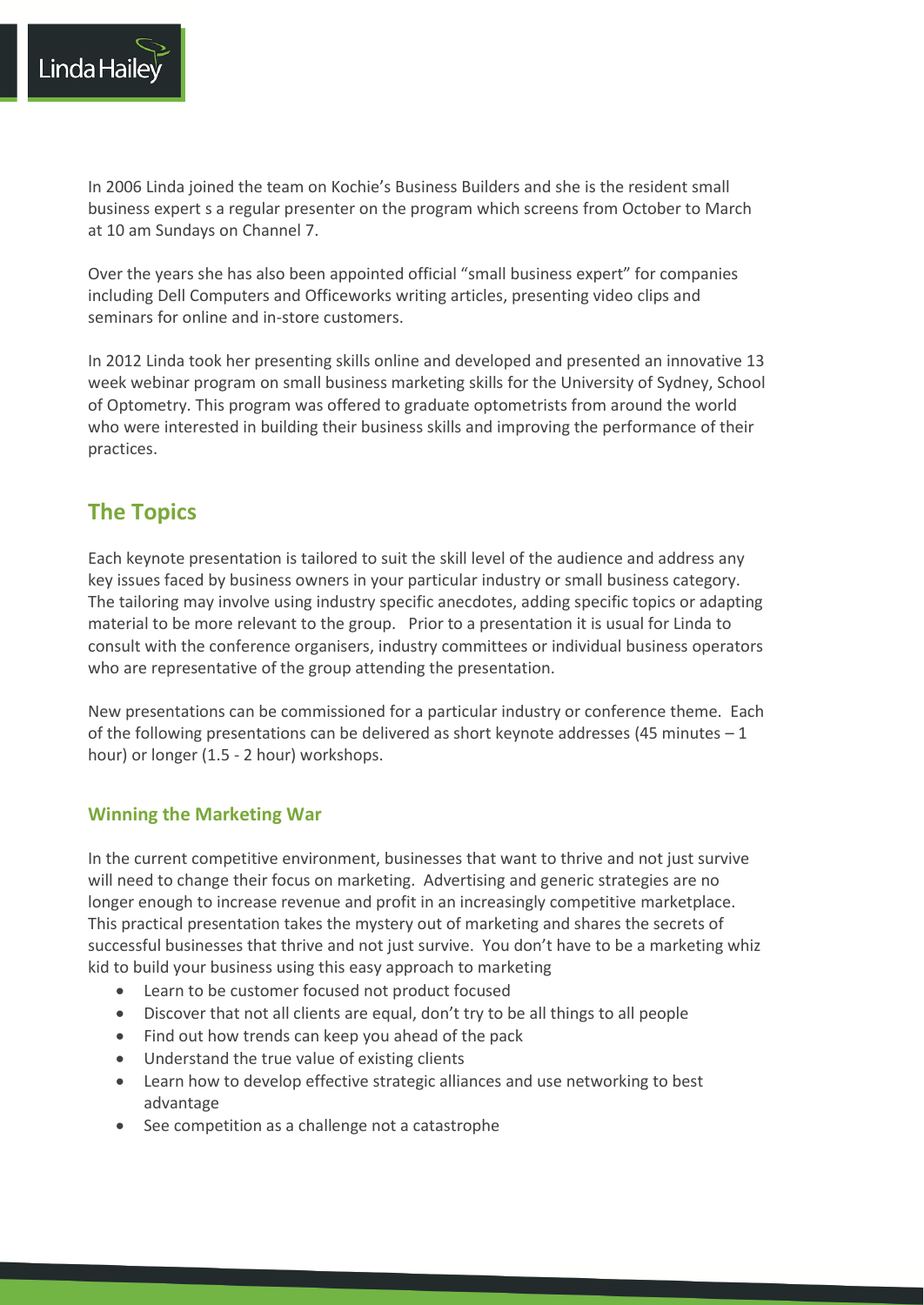# **Tricks of the Trade for Retail**

Linda Haile

Whether you are in a bustling mall or a suburban strip, retailers face a specific set of issues when it comes to marketing. Roadworks, bad weather and the economic climate can all have a sudden impact on your trading. A retailer's livelihood depends on their ability to pull customers off the street and into their outlet. Once the customer is in the shop, the retail battle isn't over as you have a very short period of time to encourage the customer to make a purchase and impress them so much they want to come back again and again. This practical seminar looks at simple strategies that can be used for attracting and keeping customers to boost your bottom line.

- Take a look at your business through your customers eyes
- Identify and target different groups of customers you might see in your outlets
- Maximise the impact of your product with tips for merchandising and display
- Use the "ant tracks" in your retail outlet to sell high profit products
- Learn the power of window displays and the "silent sales message"
- Discover winning strategies in the battle of the sexes when it comes to shopping
- Understand the true value of your existing customers

# **Catching and Keeping Customers**

Customer Service can be the secret to cost effectively growing your business. In fact, most business owners focus on new customers for growth when the people most likely to buy from them are their existing customers. This practical presentation looks at the financial value of customer service and shows participants how to wow their customers and boost their revenue.

- You'll discover why businesses lose customers
- Take a look at your business through your customers eyes
- Find out how to keep your customers longer
- Learn what makes customers come back again and again
- The secrets to building your business through average spend
- Find the missed opportunities for customer service in your business
- We'll show you how problems are an opportunity to shine
- Understand the lifetime value of a client

# **E-Marketing and Social Media Unplugged**

It's instant, it's easy and effective. This practical presentation takes a whole of business approach and shows you how you can harness the e revolution to promote your business, manage your network and add a "wow" to your customer service. From websites that work to email campaigns and getting started with social media this workshop is designed for anyone who wants to give their business an e-boost.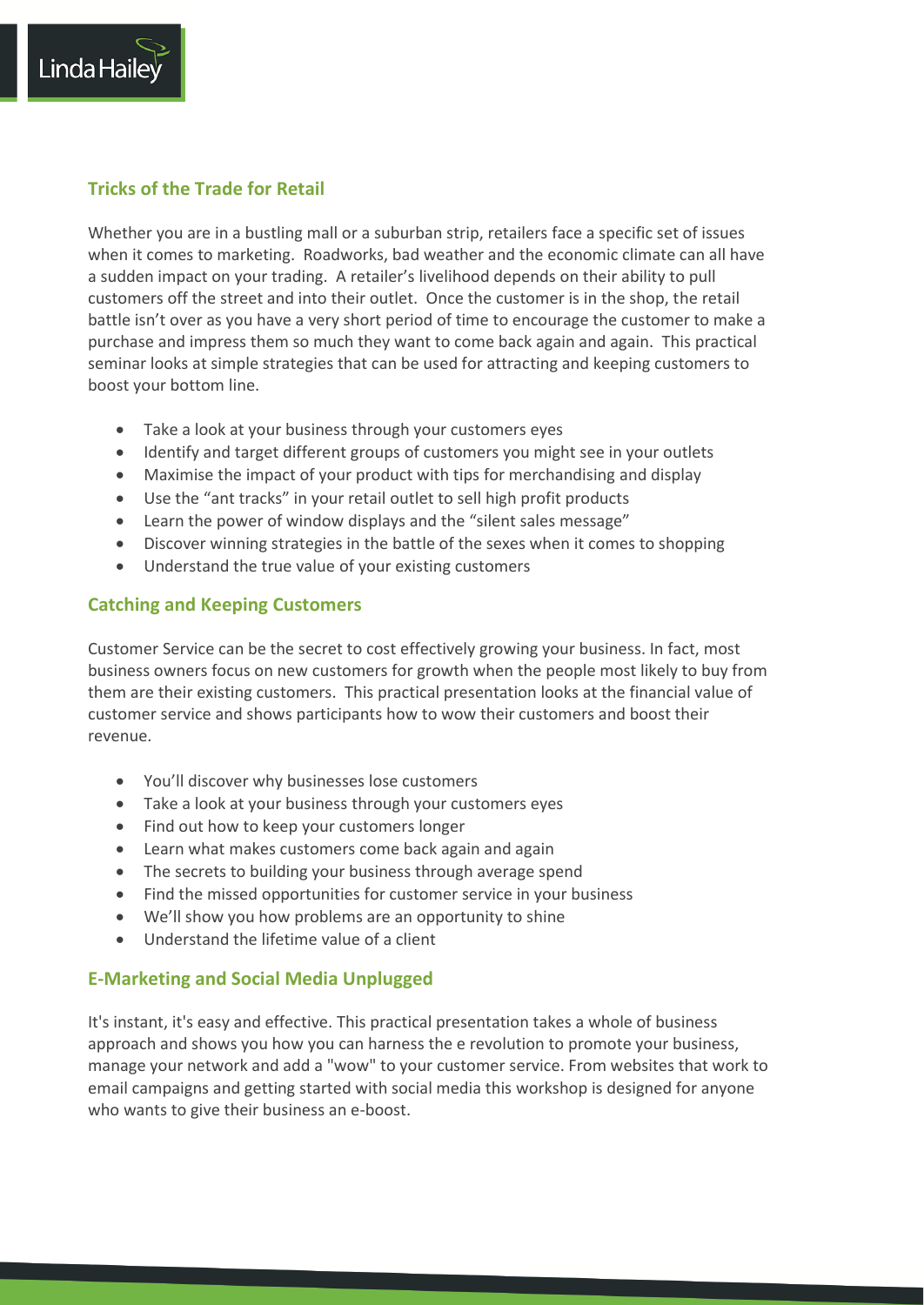

- Discover the power of e-marketing
- Find out who's doing what in latest trends
- Understand the nuts and bolts of social media
- Make email work harder for your business
- Boost your online visibility
- Discover how to put the e into everyday communication

# **Business Branding: Make Your Mark**

Five years ago the words "image", "brand" and "small business" were never used in the same sentence. Until recently it was assumed that small businesses had an image but only multinational corporations could afford the advertising to create and maintain a brand. We now know that this is not true. Every small business has a brand whether they like it or not!

- Understand the difference between image and brand and how you can create a positive brand
- Find out how you measure up with a practical image audit
- Discover how to use your image and brand to position yourself in the marketplace
- Learn simple image and branding strategies for everything from personal image and premises to advertising, visibility, awareness and publicity
- Learn "tricks of the trade" for creating marketing material that boosts your image

# **The Growth Vision**

You don't have to be an "entrepreneur" to want your business to grow and prosper. Successful business owners often need the challenge of increasing revenue from a particular market segment or finding totally new markets. Of course, growth means change and coping with change can be a challenge for staff, systems and business owners. When it's time to focus on growth, a Vision Plan can be your blueprint for success. This seminar shows you, step by step, how to create your vision, review your current situation and develop a gap analysis that will become your action plan for achieving your goals. So kiss goodbye to boring business plans and develop a fun vision plan. In this session:

- Learn whether you are really ready to grow
- Find out how your business will respond to change and growth
- Discover the nine barriers to growth
- Find out how to make the move from opportunistic to strategic
- **•** Create a vision checklist
- Take a business health check
- Develop your action plan for success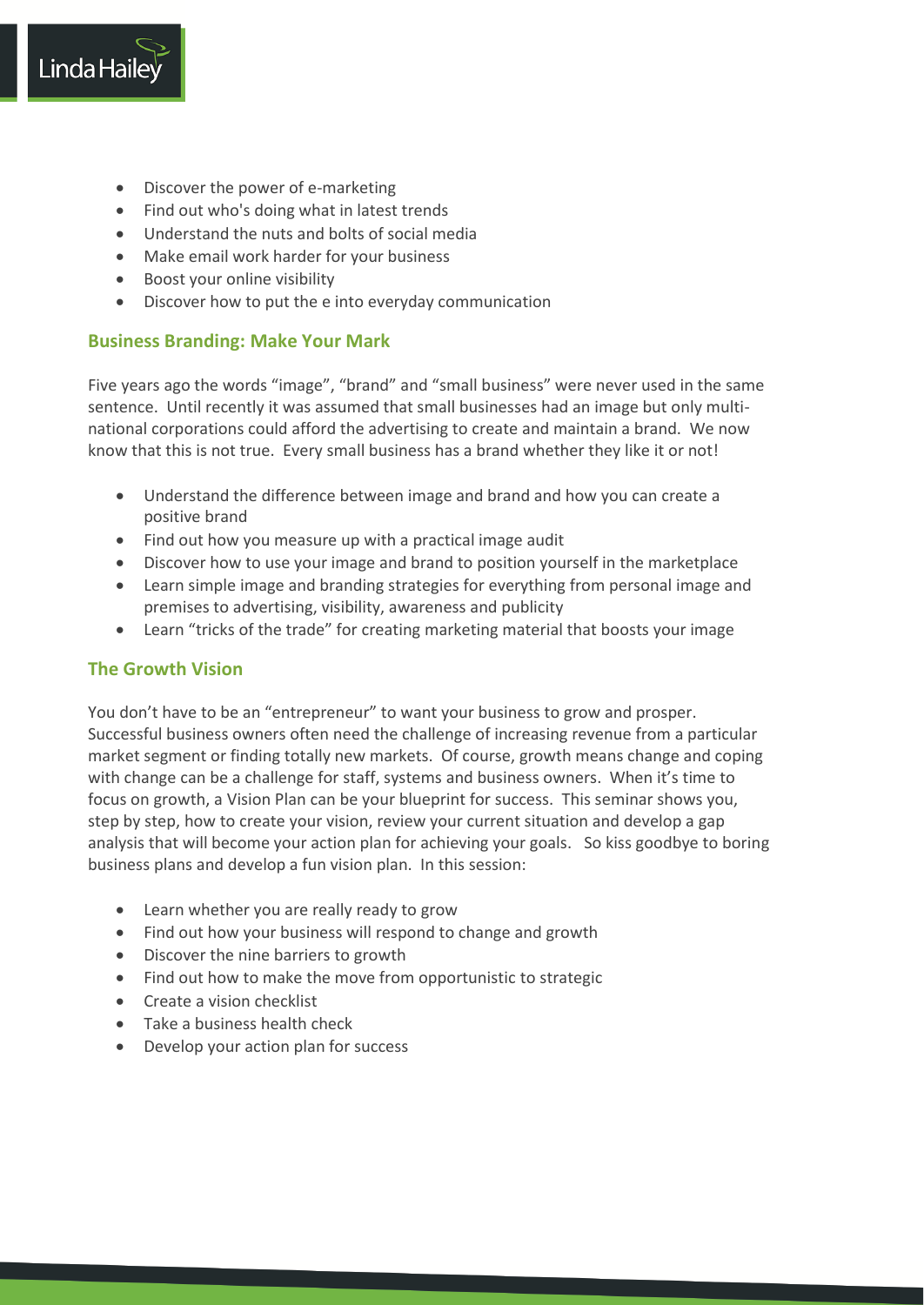## **Your Business Your Future**

Linda Haile

Small businesses are like children … they don't come with an instruction book … so when a business starts to act unpredictably business owners often assume it is all their fault. This means they can struggle to survive as they try to understand what is happening and predict the challenges ahead.

However, many of these challenges are totally predictable. This ground breaking new presentation identifies the four key phases of the small business growth cycle which every business passes through. It will help you identify where you are, what's likely to happen and how to cope with the challenges ahead. It's reassuring to know you don't have to be clairvoyant to be a successful business owner!

- Discover where your business sits on the small business life line
- Learn the positives and negatives of each phase and how that will impact on your business development
- Learn how the focus on your product, cash flow, staffing, systems, marketing and sales changes with each phase
- Learn simple business development strategies that will help you plan for change and cope with each phase so you can minimise the risks and capitalise on the opportunities

## **Maximising the Female Factor for Business Success**

If you've got it, flaunt it! Women who want their businesses to thrive and not just survive will need to capitalise on the strengths that women bring to the business arena. They will also need to develop strategies to overcome some of the female factor weaknesses like talking confidently about price!

In this practical, fun session Linda Hailey shares the secrets of successful women in this lighthearted look at how you can use girl power to get ahead.

- Find out how women are changing the face of small business
- Find out how the female factor can be used in marketing
- Discover the eight competitive advantages all women have
- Learn strategies to overcome our four biggest failings

# **The Clients**

#### **Officeworks**

Presented a series of in-store seminars for Officeworks small business customers as a part of their Tax Time promotion

#### **University of New South Wales – School of Optometry**

Developed a Business Skills program for graduate students delivered via 12 interactive webinars and two onsite days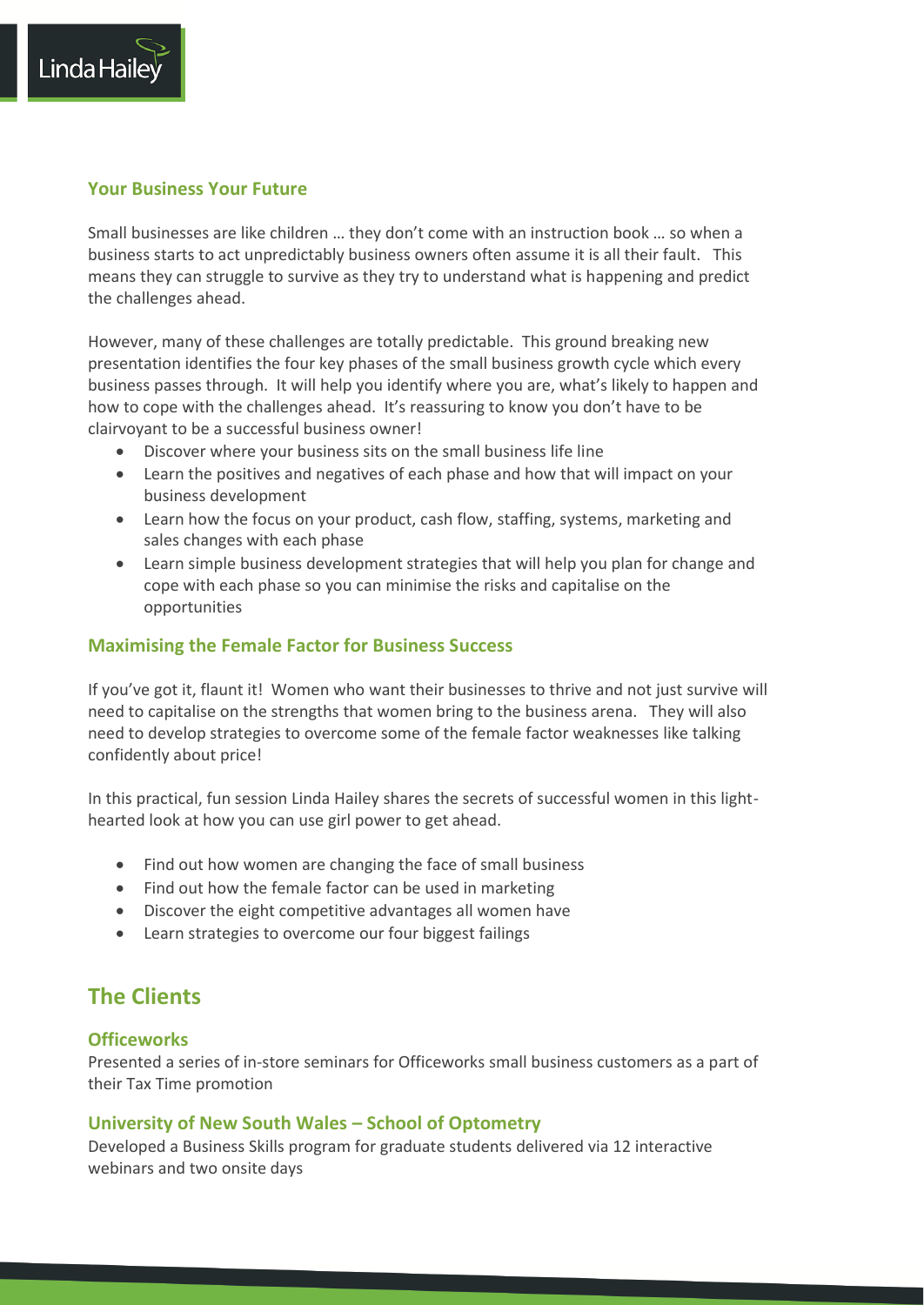

Presented a series of workshops in marketing, planning and e-marketing to assist small business owners in the rapidly growing Pilbara area

# **HICAPS**

Linda Haile

Developed and presented a seminar for HICAPS clients including dentists, optometrists, physiotherapists and health services businesses. Seminars were presented in 2011 in Sydney, Brisbane, Adelaide, Perth and Melbourne with over

# **Mackay Chamber of Commerce**

Presented seminars on marketing and customer service as a part of their Super Series for small business in 2011 and 2012

## **Australian Federal Government**

Developed and presented a session on Practical Marketing for the Australian Government's Home Based Business One Day seminar program which was presented in all states of Australia and culminated in a Home Based Business Expo on the Gold Coast

## **Australian Funeral Directors Association**

Developed and presented key note presentations for their NSW General Meeting Weekend and NSW Women in Funeral Service seminar day in 2009. Following these presentations have been invited to present a keynote at the AFDA National Conference in March 2010

#### **Spa & Beauty Expo**

Keynote presentation for the Spa & Beauty Expo organised by Reed Exhibitions

#### **City of Sydney**

Developed and presented a keynote presentation called "Marketing Matters" as a part of the City of Sydneys' "Lets Talk Business" seminar series for businesses in local business precincts

#### **Tourism NSW**

Developed and presented a two day marketing planning workshop designed to increase the marketing skills of Tourism NSW staff and members of RTO's.

Presentations on "Marketing to the Max" and "Customer Service for Fun and Profit" for the Growing Together series of workshops. These were presented in Broken Hill, Jindabyne, Bourke, Cooma and Wellington

#### **Mitsubishi Electric**

Developed "The Cheap and Cheerful Guide to Business Planning" workshop for presentation at Mitsubishi's Dealer Conference in Vienna

Presented "Winning the Marketing War" at the Dealer of the Year awards presentation and conference in Canberra

Presented "Are you Ready for Growth" at the Mitsubishi Dealer Conference in Beijing

#### **Self Storage Association of Australasia**

Presented "Kickstart Marketing" for "The Heat is On" 15th Annual Convention and Trade Show in Brisbane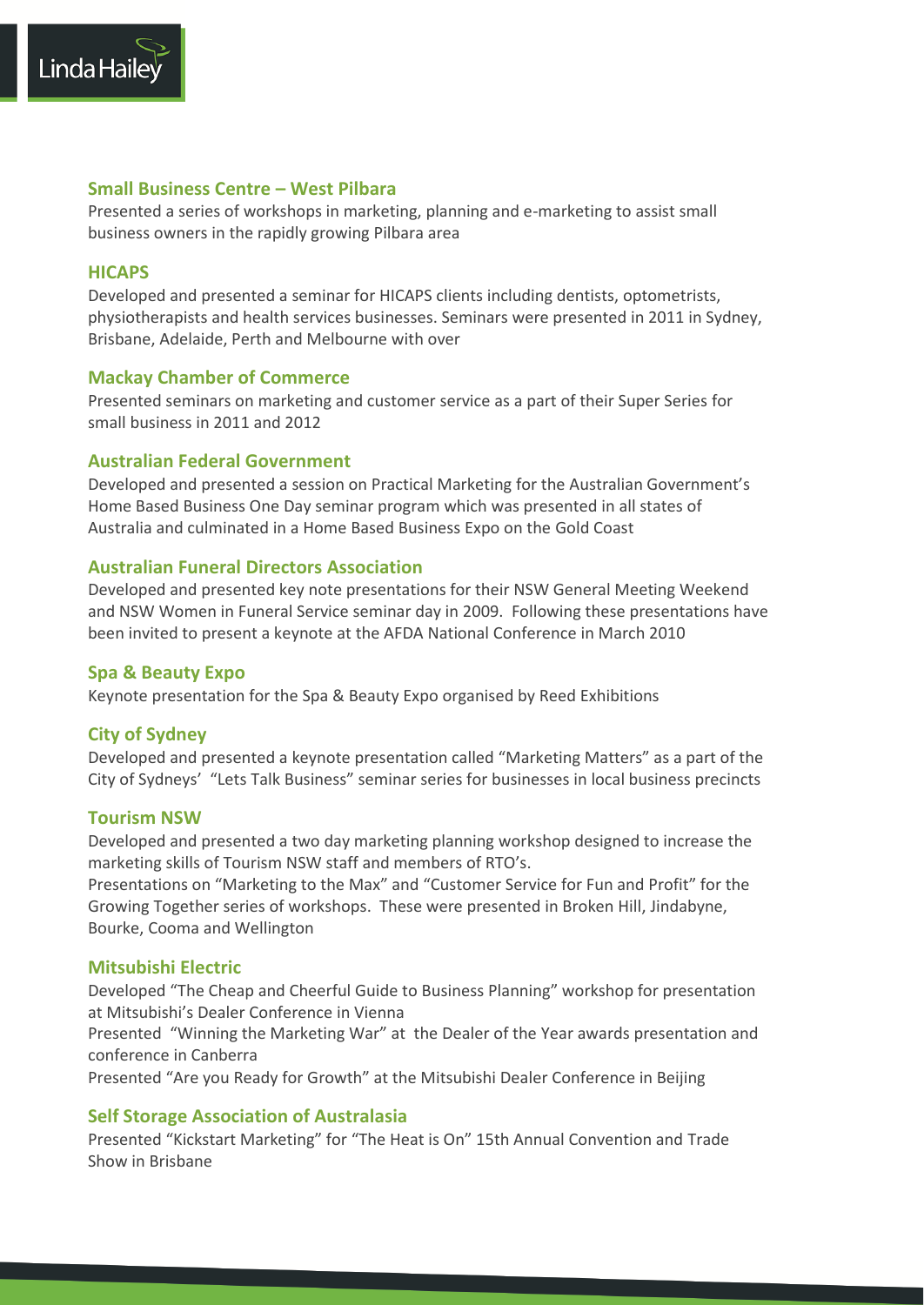

#### **Book City Franchise Systems**

Presented "Winning the Marketing War" for the Annual Book City Conference in Canberra

#### **Golf Management Australia**

Presented "Winning the Marketing War" for the National Conference in Sydney

#### **Caravan & Camping Industry Association of NSW**

Presented keynote addresses at their 2007, 2009 and 2011 conferences. Developed and presented a trade workshop for their 2009 conference

#### **NSW Industry and Investment**

Developed and presented practical workshops and seminars for various DSRD programs including the Women's Mentor Program, Home Based Business Program and Leaders in Tourism Program. Topics ranged from e marketing to The Female Factor Keynote speaker at events during Small Business September 2003, 2004, 2005, 2006, 2007, 2008 & 2010. Hosted a Small Business September live launch on Sky Channel broadcast to 32 venues throughout NSW, Panellist on the Small Business Hypothetical

#### **Johnson & Johnson**

Developed and presented "Profit Blitz", a one day workshop designed to give Optometrists practical strategies for increasing profit through marketing

#### **Australian Society of CPA's**

Developed a one day module "Client Service Development" on marketing for the National Business Advisory Service Program. Presented across Australia

#### **GoodYear**

Developed and presented a business planning workshop "The cheap and Cheerful Guide to Business Planning" at the annual GoodYear dealer team conference

#### **Institute of Management Consultants**

Developed and presented a one day program on marketing and selling consultancy services for independent business, financial and engineering consultants

#### **Westfield Shopping Centres**

Developed and presented a session on "Winning the Marketing War" as part of their national "Focus on Food Forum" workshops presented in all states

#### **Retail**

Linda has worked with a large number of retail outlets in metropolitan and regional areas. Her "Tricks of The Trade for Retail" workshop has been presented for the NSW Department of Regional Development, Shire Councils throughout NSW and Retail Traders Association NSW

#### **Not for Profit Retail organisations**

Linda has worked extensively with retail outlets and commercial divisions attached to "not for profit" organisations. These include The Wilderness Society, The Australian Museum, Lifeline, St Vincent de Paul Society and Friends of the Royal Botanic Gardens. As a result of this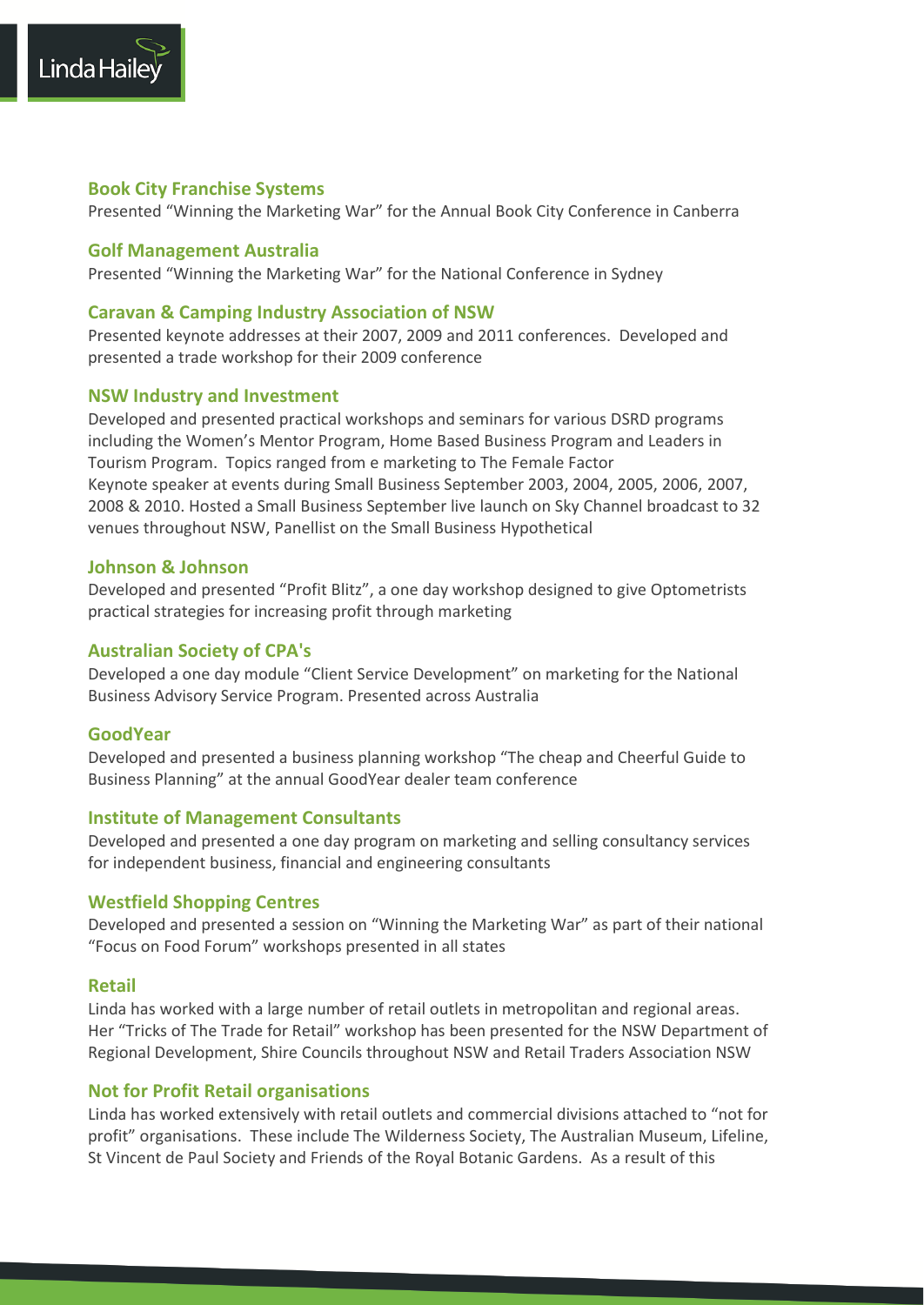

experience she has developed and delivered retail workshops for a retail staff and volunteers from a number of organisations including Lifeline, St Vincent de Paul and NACRO

#### **Women in Business**

Linda has been actively involved with the NSW Department of State & Regional Development Women in Business Program since its inception in 1995. She regularly speaks at events for women including the Women's Gathering in Bourke NSW, WIRED group in Griffith and the Australian Business Women's Network

#### **Regional Businesses**

Linda travels extensively in regional NSW, Qld and Victoria working with small communities who are facing challenges or need to tap into new opportunities and markets such as tourism. During most visits she presents workshops for the local business community. Recently workshops have been presented in Wingham, Kyogle, Tenterfield, Uralla, Dubbo, Coffs Harbour, Euroa, Nambour and Nelson Bay, Mooroopna, Echuca, Grafton, Mackay, Cairns, Toowoomba and Merriwa.

# **The Feedback**

Like most presenters Linda Hailey receives both formal and informal feedback on her workshops, seminars and keynote presentations. Many of the Government Departments and organisations she presents for require participants to complete evaluation forms rating the presenter, content and relevance to the participants business. Following are extracts from formal reviews:

- "The workshop was extremely well received and I think that those who couldn't make it to the workshop are probably very regretful of this. As one mentoree wrote: 'Can't be any better. Linda is GREAT to give a message that came across as very SIMPLE and EASY to understand. Another summed the workshop up as 'brilliant'. And another participant commented that you gave lots of practical examples. I think one of the most telling comments came from someone who said they have been to a number of marketing workshops and that yours was the best. Thanks for delivering an excellent workshop."
	- o Leandra Coffey. Manager, Women in Business. Department of State and Regional Development
- "Linda Hailey's workshops were both extremely well received with over 70% of respondents considering them excellent and almost all respondents rating them as good or excellent. Although there was not the benefit of a direct comparison between the presenters at the same venue these results suggest that Linda Hailey was the most successful of the three professional presenters participating in Growing Together."
	- o Extract from EKAS marketing research services report for Tourism NSW